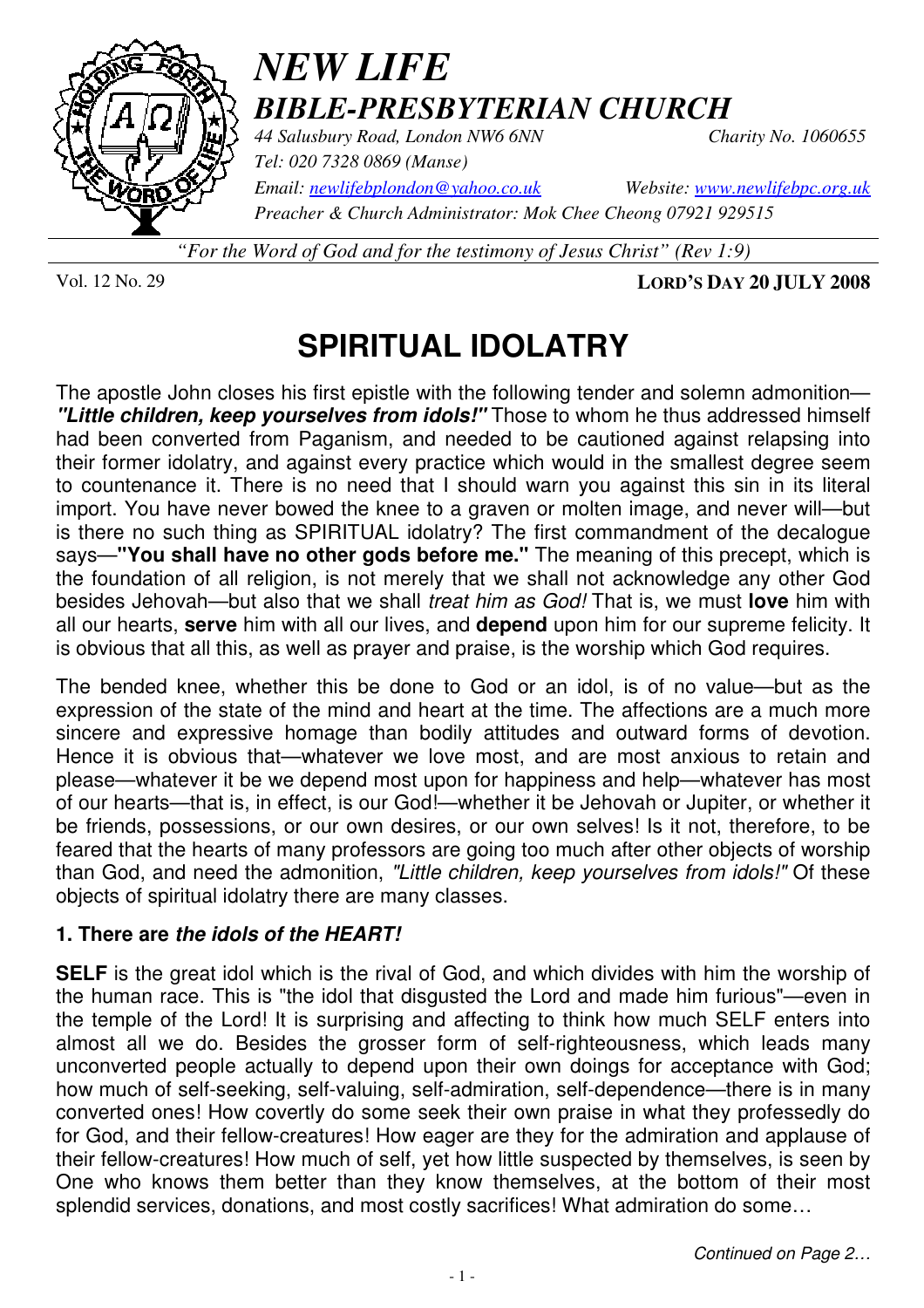cherish of their pious experience, their painful conflicts, their deep sorrows, their lively joys, their full assurance! With what feelings complimentary to themselves do they secretly meditate on these exercises, or relate them to their friends! How much do some dote on their blameless conduct, their spotless character, and the estimation in which they are held by the church and the world—they make an idol of their reputation!

I knew a venerable man who attained to the age of seventy, in blameless conduct. He was esteemed for his sanctity by all who knew him, and then fell into odious immorality. On being asked if he could trace his fall to any ascertainable cause, he replied, "I was proud of my reputation, and Satan taking advantage of this state of mind, tempted me, and I was taken in the snare of my own pride!" In how many ways does self steal away the heart from God. How subtle are its workings, how concealed its movements, yet how extensive is its influence. How SELF perverts our motives, lowers our aims, corrupts our affections, and taints our best actions. How much incense is burned—and how many sacrifices are offered on the altar of this idol!

#### **2. Next to these, come the idols of the HOUSE!**

Our relatives, next to God, demand and deserve our regard. Husbands and wives, parents and children, brothers and sisters, are not only impelled by instinct, but commanded by God, to love one another. It is the law of nature and of revelation. These dear objects of our affection, and all the tender charities and kind offices which arise out of the ties that bind us to them—are the sources of the purest and most lawful enjoyments upon earth. The poet has beautifully said—"Domestic happiness is the only true bliss that has survived the fall."

But then the love we bear our friends must be **subordinate** to that we cherish for God. He must have the **throne** of the heart—and all others must rise no higher than the **footstool**. If we depend upon these dear relations for happiness, more than upon God's favor; if in calculating our possessions, and adding up the sum total of our enjoyments, we naturally place them first; if in felicitating ourselves upon what we have, we turn to these before God; if we dread most the loss of these; if we feel that nothing could make us happy if these were removed; if we go daily and hourly to these alone for gratification; if they are enjoyed solely by themselves, and for themselves, apart from God; if instead of leading our hearts to God, they hold our hearts from God; if we are more solicitous to avoid what would endanger their continuance, than the continuance of God's favor; if the temporary interruption of their enjoyment affects us more than the loss of the enjoyment of God and holy privileges; if upon their removal we feel forlorn and desolate, as if we had lost our all, or imagine that such would be our state in the event of such a calamity—then is it but too plain, that these are our idols, and that we are worshiping them!

How evident is it to all but themselves, and at times suspected even by them, that many husbands and wives are to each other as God. Their reciprocal smiles are more to them than the light of God's countenance; and their reciprocal love more to them than the lovingkindness of their heavenly Father. And how many parents need the simple exhortation of the old writer, "Beware of the little idols in white frocks." I would not have parental affection diminished. Who would abate the vigilance, and tenderness, and ceaseless labors of maternal love? Who could interfere to arrest the care which is necessary to guard, and feed, and train those little helpless beings, who are so dependent on a mother's eye, and arm, and heart? But then I would remind that mother, that she has a God to love, and serve, and please, as well as a child—a God that is in himself, and ought to be to her,…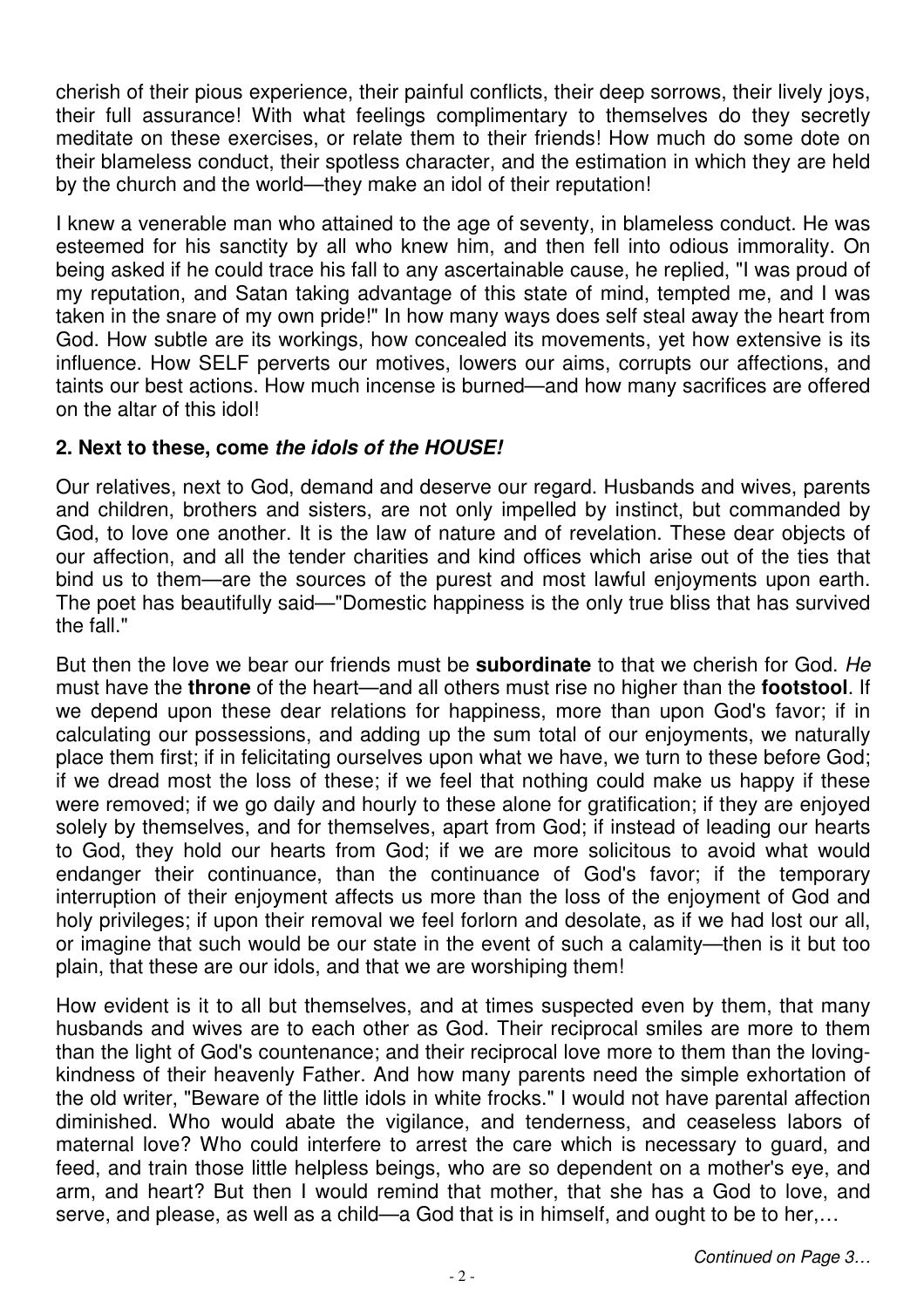infinitely more than that lovely son. And if all her thoughts, and feelings, and purposes, and aims, flow in one undivided current to that child, is he not her idol? God will not be, ought not to be, forgotten and neglected, even for a husband or a wife, a parent or a child. Nor has he rendered it impossible to love him supremely, and at the same time our earthly relatives adequately. The two are not incompatible with each other. Multitudes of husbands and wives have loved each other tenderly—and yet have loved God supremely. Multitudes of parents have loved their children judiciously, fondly, laboriously—and yet have loved God supremely. Accept, then, the word of exhortation; beware of allowing your hearts to be too much engrossed by these dear objects of your best earthly affection.

In some cases it is not so much any one object of home, but the whole that steals the heart from God—a comfortable home, made up of relatives, a commodious house, plenty, health; in short, a quiet and agreeable domicile. The pleasures of the domestic circle are some of the sweetest known on earth; and he who has a happy home, has to resist one of the most powerful rivals and competitors with God for his heart. To return from the scene of his daily toil—to a quiet home greeted by the smiles of a devoted wife and affectionate children, with plenty on his table, and ease in his mind, oh! what danger is he in, of feeling that he has little need of God's favor or heaven's glories to make him happy; of saying, or at least feeling, "This is my temple, my God, my heaven!"

In some cases, a splendid house and gardens, elegant furniture, and all the appendages of wealth—are the idols in which the heart delights, and the affections luxuriate. How vain is the owner of his beautiful domain—what a pride he takes in it. As he walks about his paradise, his spirit is elated within him; to keep it in order and beauty is the study of his mind, and the happiness of his life. Amidst all his prosperity, God is too little thought of, and less enjoyed. His possessions lead him not, as they should do—to the Giver, but detain his soul from her divine center and rest. It is a paradise, but it is also an earthly one, in which he rather communes with the visible world, than the invisible God! It is a scene where he looks not at unseen and eternal things—but at things seen and temporal.

Such are the idols of the house.

**3. There are also idols of the SHOP**. Some religious people are blessed with a prosperous and thriving trade, or lucrative profession; they have, perhaps, acquired a name, an established reputation, an extensive credit; their profits are considerable; their property increases; their respectability rises; their neighbors look on, some with envy, others with surprise. How dangerous to the soul is this state of things. Such a business often becomes a too successful competitor with God for the heart. These prosperous tradesmen are apt to embark their whole soul in their business; it is their happiness; their dependence; their one chief solicitude. They admire their success; value themselves on account of it; watch it with a most acute sensibility; tremble if anything looks like a symptom of change; see with distressing jealousy the incipient prosperity of others in the same line; felicitate themselves on the greatness of their returns; exalt themselves upon the solidity of their credit, and the esteem in which they are held by the world; go to the scene of their success with conscious pride; in short, their soul is bound up in their trade—it is their idol. They in effect say to it, "You are my God—save me." But where is their religion all this while? Did they ever possess any? If so, it is lamentably low, lukewarm, and feeble. "I assure you: It will be hard for a rich person to enter the kingdom of heaven! Again I tell you, it is easier for a camel to go through the eye of a needle than for a rich person to enter the kingdom of God." Let such men know, they cannot serve God and mammon. The Spirit…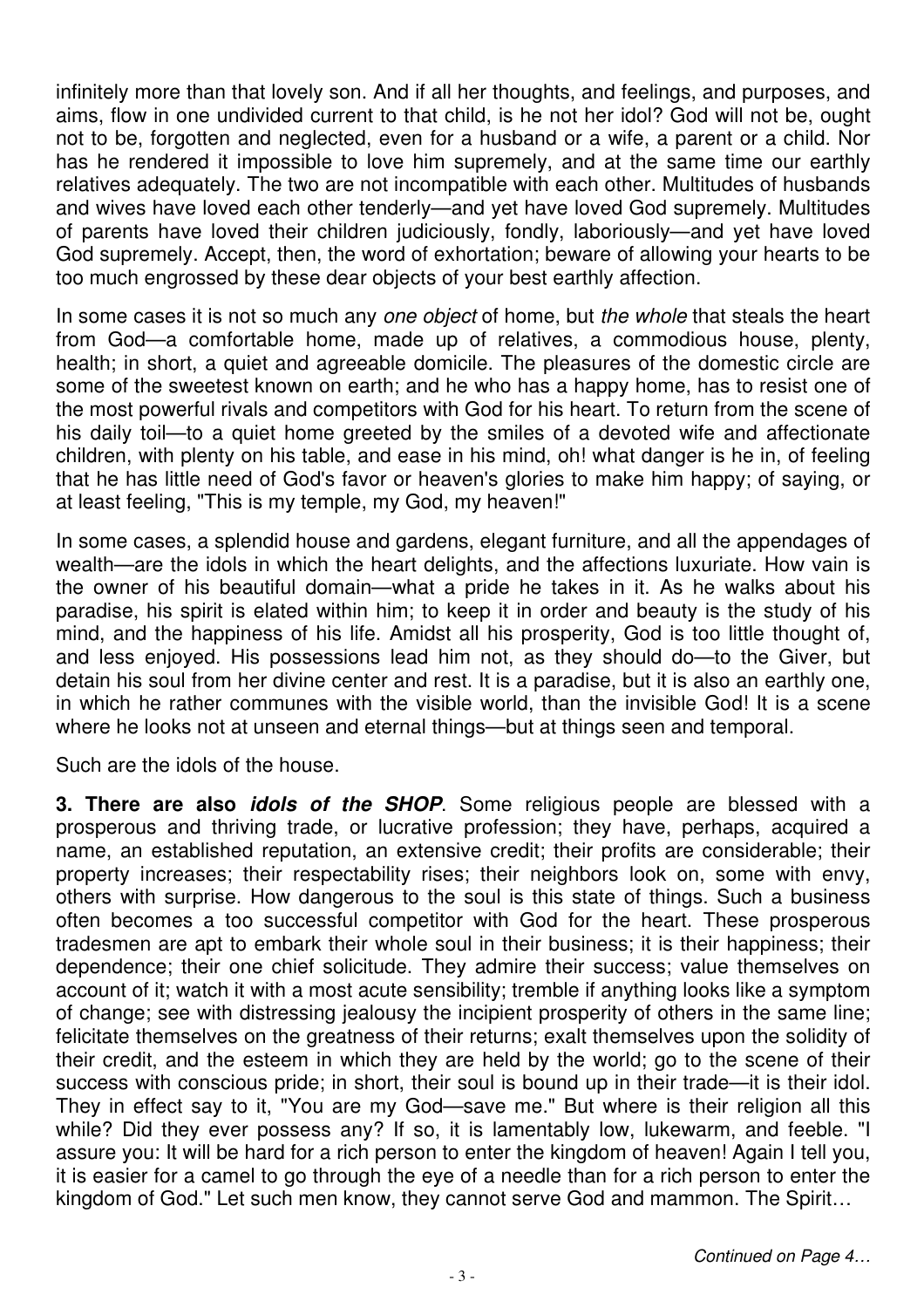of God, like the glory of the Lord departing from the temple of Jerusalem, will retire from such a heart, for it has become the seat of an idol, which has his altar, and his service, and his worshiper there.

**4. There are idols of the WORLD**—idols which the children of this world worship, and in whose worship the children of light sometimes unite. What crowds are continually assembled in the 'temple of **fashion**'—that bright but graceful deity of taste and elegance. What costly sacrifices of modesty, sobriety, time, money, usefulness, are offered on this altar! The study, the solicitude, the happiness, of many are considerably made up of matters of fashion. A recognized defect of taste would more distress them, than a breach of truth or justice! A perceived lack of elegance be a far more serious matter, than a lack of piety or mercy! And to be behind some of their mirthful neighbors in some new mode of dress, furniture, or style of living—is far worse than to be lacking in honor, generosity or gratitude! Fashion is, in short, the God of their idolatry; before which, however frequently they go to church or chapel, or with whatever fervor they repeat their prayers, their hearts bow down, and pay their homage!

And is there no undue devotion paid to this idol by professors of religion? Is there not a turning aside, at any rate, from God, to visit the shrine of this delusive goddess? How concerned are some good people about gentility, elegance, and fashion. See them in their dress, in their furniture, in their entertainments, in their late hours. Hear them in their conversation about what is new, tasty, splendid. Behold them even in their religion, choosing fashionable beliefs, churches, preachers, and regulating even their worship to God, by taste! And could you search their hearts as God does, and observe the solicitude, the contrivance, the plans and purposes—which are cherished in their bosom—to shine, to excel, to be admired, to be thought elegant and of good taste, to be admitted to be the first of their circle for what is fashionable—you would recognize, at once, the idol at whose altar they often bow with the multitude!

How much more concerned are they about these matters than about spirituality of mind, mortification of sin, the cultivation of the fruits of the Spirit, and fitness for heaven. The simplicity that is in Christ is gone from such minds. God is, *perhaps*, their God; but they linger so much, and so often, and so long, about the temple of fashion, that it is a doubtful matter whether their hearts are true to him or not. They are so anxious to get as near as possible to the people of the world in their general habits, as to leave it a question whether they do not belong more to them than to the people of God! Or, if they cannot give up the Lord, it is evident they want to serve him in the priestly dress, and with the rights of an idol.

**Literature** and **science** are among the idols of the world; and far more dignified are they than the one I have just mentioned; and yet they may be, and they are, with many, the supreme good, and thus are the gods of the mind and the heart. How many almost worship 'knowledge', and the means of obtaining it; not indeed the knowledge of the true God, and Jesus Christ whom he has sent; but the knowledge of nature. Nature is their deity, and this globe the temple in which they adore her. Even some good men who have a thirst for information, a love for books, a taste for science, carry this too far, and are in danger of being more enamored by what is intellectual, than by what is moral; and of deriving their happiness too much from the seen and temporal things—amidst which they are led by the senses; than from unseen and eternal things—which can be apprehended by faith alone.

**5. There are the idols of the SANCTUARY.** Even in God's house, as in the temple of old, there are other objects set up for worship beside himself—and above himself. There,…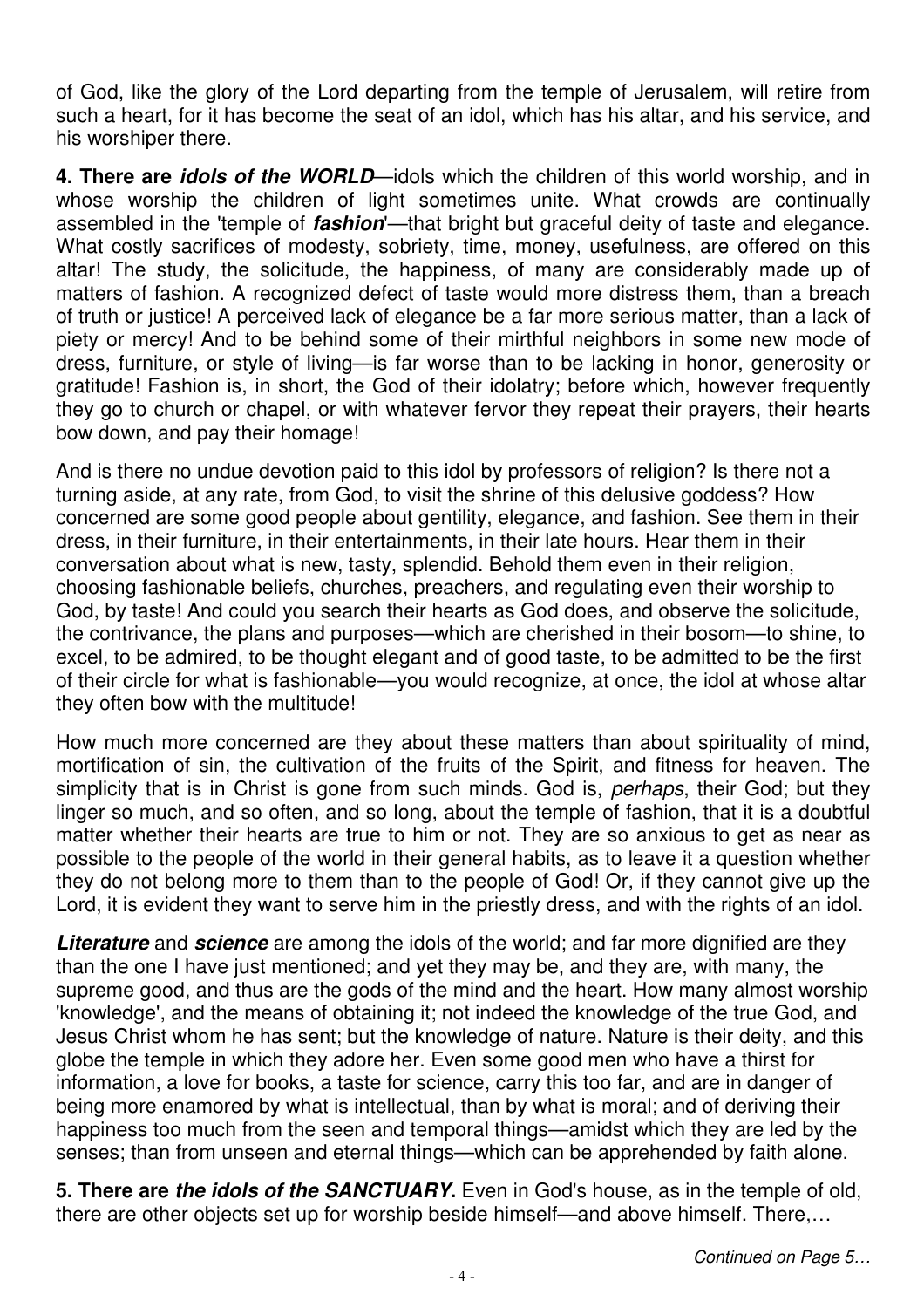where God should be supreme and alone—are to be found altars raised, and offerings presented to his rivals! What subtle homage is paid to human names, and human theological systems; and how much do we hear from some about the Fathers, and from others about Luther and Calvin, Wesley and Whitefield. What a cry is raised by multitudes in this day about the church. We hear more from some about 'the church', which is but the body, than about Christ, who is the Divine Head. The church is with them Christ *visible;* and the visible Christ seems to be more thought of, and spoken of, than the *invisible* Christ. The influence and authority of the latter is by these people delegated to, if not supplanted by, the former. The church is the great object of their faith and confidence, and hides from their view, or goes far towards hiding, the Redeemer of the world himself. The sacraments are more talked of than the gospel, more relied upon, more inculcated, more exalted—than justification by faith. A human priesthood, though in their view designed to reflect, eclipses the luster of—that which is divine. Human standards of opinion and faith are raised to all but an equality with the only perfect, infallible, and authoritative one. In short, on arriving at the house of God, instead of finding God alone presented to their attention in the simplicity of his own truth and worship; instead of making him the Alpha and Omega, before which the mind and heart are to lie prostrate, they bow before various other objects, all pretending to lead to him, but which in fact interpose between him and the soul, to turn away the attention of the worshiper from Jehovah Jesus, and share the throne with him!

Others again convert the preacher into an idol. Ardently attached to some favorite minister, they can relish the truth only as dispensed by him; and all others are neglected, if not despised. No prayers excite their devotion but his; no sermons instruct, please, or edify but his. When he is not in the pulpit, they will listen to no other. Their religion and their religious comfort depend all on him. The clearest elucidation of truth, the grandest views of the Divine character, the fullest exhibitions of Christ, the most consoling manifestations of heavenly glory, are nothing except from his lips; in this case the preacher is converted into an idol, and it is he that is worshiped, and not God.

Alas, alas, in how many ways does the heart of man go astray from God! And out of what materials does it construct its idols! It aggravated the sinfulness of the idolatry of the ancients, that they paid their worship to such low objects, and changed the glory of God into creeping things. And how does it increase our folly and guilt that we do the same.

My dear friends, let me admonish you to worship God alone. Give your heart, your whole heart to him. Is it not your sin, and ought it not to be your shame and your sorrow—that you bestow so much of your affection upon other objects, and so little upon him—that you treat him so little as such a God deserves, and claims to be treated? Recollect he is God, God in Christ; God reconciled, your Father, your portion; all glorious and all gracious. Think how you ought to love him, with what entire, ardent, constant, devoted affection. It would seem, when we consider his glory, as if it would be the easiest thing in the world to love and serve him, and the hardest thing in the world to love any other objects; as if it would be impossible so to get out of the sight, and beyond the attraction of his glory, as to have time, inclination, or ability to take an interest in anything else than in his favor, which is life, and his loving-kindness which is better than life; as if with the hope of his favor through Christ as our portion, we should really no more desire any other object or source of delight, than the condemned criminal does besides the royal pardon, or the starving man the supply of food. Amazing baseness, that with an infinite God to love, we should be so taken up with the finite, and many of them the really minute objects of this world; and that with his love to us as our river of pleasure, we should be so dependent for bliss upon the 'drops of…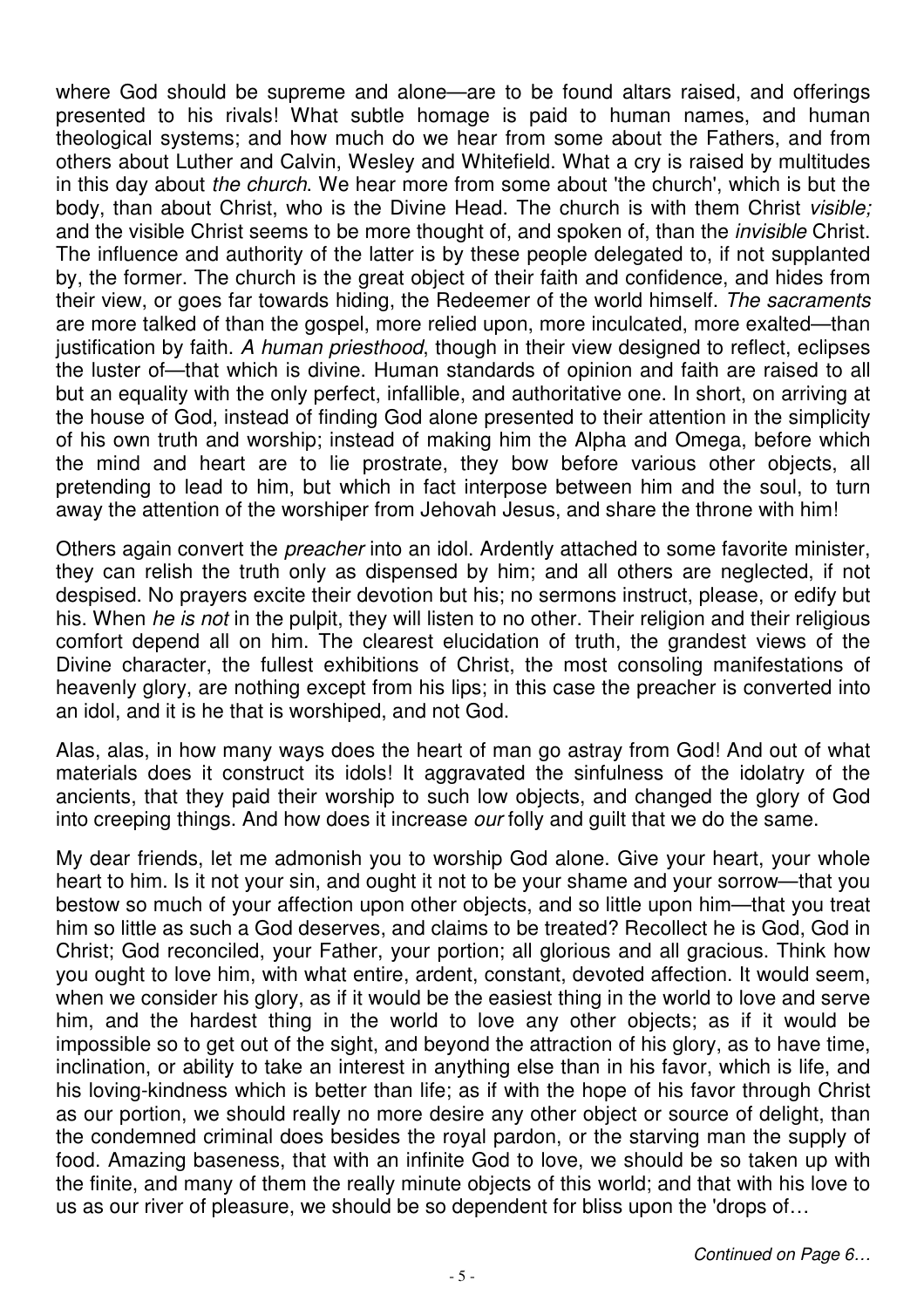earthly enjoyment', which ooze and trickle out from created good!

How offensive this must be to God, who knows, and who alone knows, the ineffable glories of his own nature! How ungrateful must it appear to him when he has opened this fountain of living waters for us, to see us turn away from it, to hew out broken cisterns that can hold no water! How insulting to him to see a relative, a trade, a house, a minister—exalted into a rival claimant for the heart, and receiving that affection, confidence, and devotedness which are due to him alone! Remember he is a jealous God—and as among men jealousy is inflamed to the highest pitch by seeing an unworthy and insignificant object preferred, so God will, and must, resent our preference, to him, of such objects as this world at best can present.

Our sin in this matter is our punishment. "They forsake their own mercy," said the prophet, "who observe lying vanities." This is as true of spiritual idolatry as it is of that which is literal. "Those who forsake the Lord shall be ashamed." To turn from God to the creature; to place our dependence upon, and seek our happiness in, the creature instead of the former, is only to prepare for ourselves the bitterness of disappointment, vexation, and selfreproach! It is to turn from the sun to the dim candle, whose light soon expires in smoke and offensive odor! It is to turn from the full and flowing fountain to the clouds without rain, and the wells without water. The experience of others, as well as our own, demonstrates that, generally speaking, our severest trials, our most painful inflictions, come from those objects which we have loved and served at God's expense. It is just and wise in God, as a salutary warning to us in future, and as a caution to others—that our idols should become our scourges!

Creature love, when excessive and indulgent, to the neglect of God, must draw away the strength of a renewed heart, and impoverish the soul of her spiritual wealth and prosperity. To many it is perfectly evident that their religion, under the weakening and withering influence of this undue regard to some worldly object, has sunk to a mere form; they have a name to live, but are dead; and if they reflect at all, it is in some such strain as the poet's—

What peaceful hours I once enjoyed, How sweet their memory still! But they have left an aching void, The world can never fill.

Through the deceitfulness of the heart, we are very apt to be imposed upon by the pure and lawful objects which, in some cases, are thus idolized. Lawful I mean in themselves, and sinful only in the excessive degree in which they are regarded. As professors of true religion, you do not and cannot love and worship sin. The children of this world may do this, and exalt their vices into gods. But many of your idols are virtues—or objects in themselves quite innocent. You may, and ought to love your relatives; you may and ought to value your business, home, ministers, and ordinances of religion; and these things become sinful, only when loved **more** than God. Here lies the difficulty—to keep them in due subordination to God. Yet the deceitfulness of the heart takes advantage of this difficulty, to blind us to the distinction between lawful and unlawful love, and to hurry us over the line of demarcation.

Let me, my dear friends, earnestly admonish you to give this subject a deep and due consideration. Examine your hearts. Does not the charge of spiritual idolatry appertain to…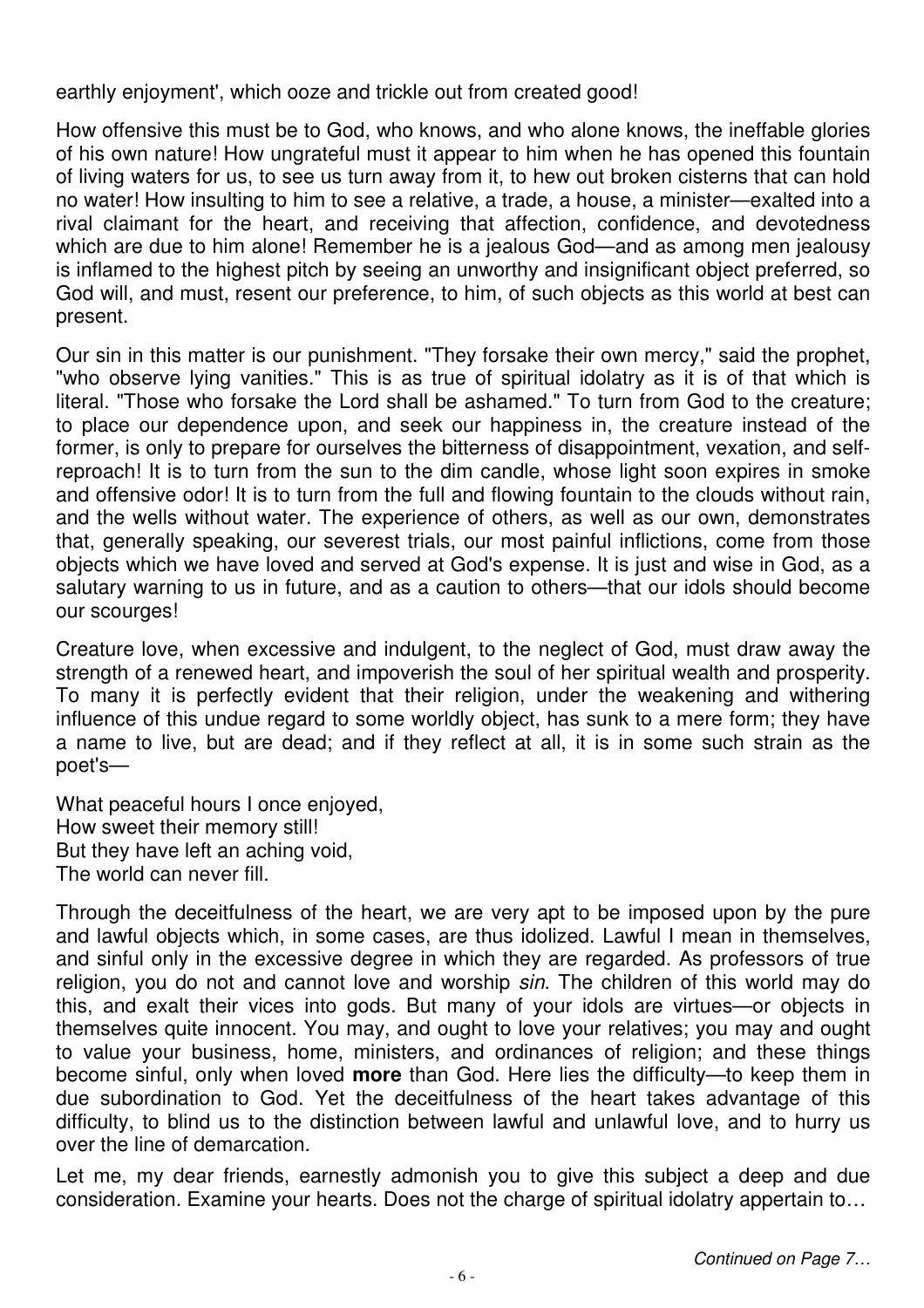you? Is there not some object, or class of objects, that have come between God and your souls? Have you no idols? Has your heart departed from the Lord? Search the mind, the house, the shop, the sanctuary, the world—and see where it has gone, and what you have exalted into a competitor with God. Be faithful to yourself. Is there not something for which God has a controversy with you? Ask yourself what it is you trust in, look to, depend upon, for happiness. Do you indeed look through and above all—to God? Is God your center, rest, and dwelling place? Is Christ more to you than everything else? Is it he that is precious? Is he the chief among ten thousand, and the altogether lovely one? Is he the sun that makes the day of your prosperity, the moon that enlivens the night of your adversity? Is he your riches, your friend, your home, your pearl of great price? Say, dear brethren, is God really God to you—loved and treated as God should be?

Ask yourselves if while you are praying for the downfall of idols in heathen countries—are there are none to be pulled down in your own hearts and houses? If while you are seeking the conversion of the worshipers of the Hindu deities, you have not need to be converted from the worship of self and mammon? Be humbled, deeply humbled—for this your sin!

How low many live, as Christians. Seek for more grace to give your heart, your whole heart to God. He demands it, will take no denial, and allow of no excuse for the refusal. In his sight, it is of little consequence by what object this demand is set aside; there is not so much variety in the shades of criminality as many are led to suppose—the object may be more decent, and more lawful in itself, but the affection with which it is loved is still an illicit one.

In conclusion, I say to you, adopt the language of the poet in another part of the hymn already quoted—

The dearest idol I have known, Whatever that idol be, Help me to tear it from your throne, And worship only thee!

So shall my walk be close with God. Calm and serene my frame, So purer light shall mark the road That leads me to the Lamb!

> By John Angell James (adapted from http://www.gracegems.org)

Note: John Angell James (1785 - 1859), was an English Nonconformist clergyman and writer.